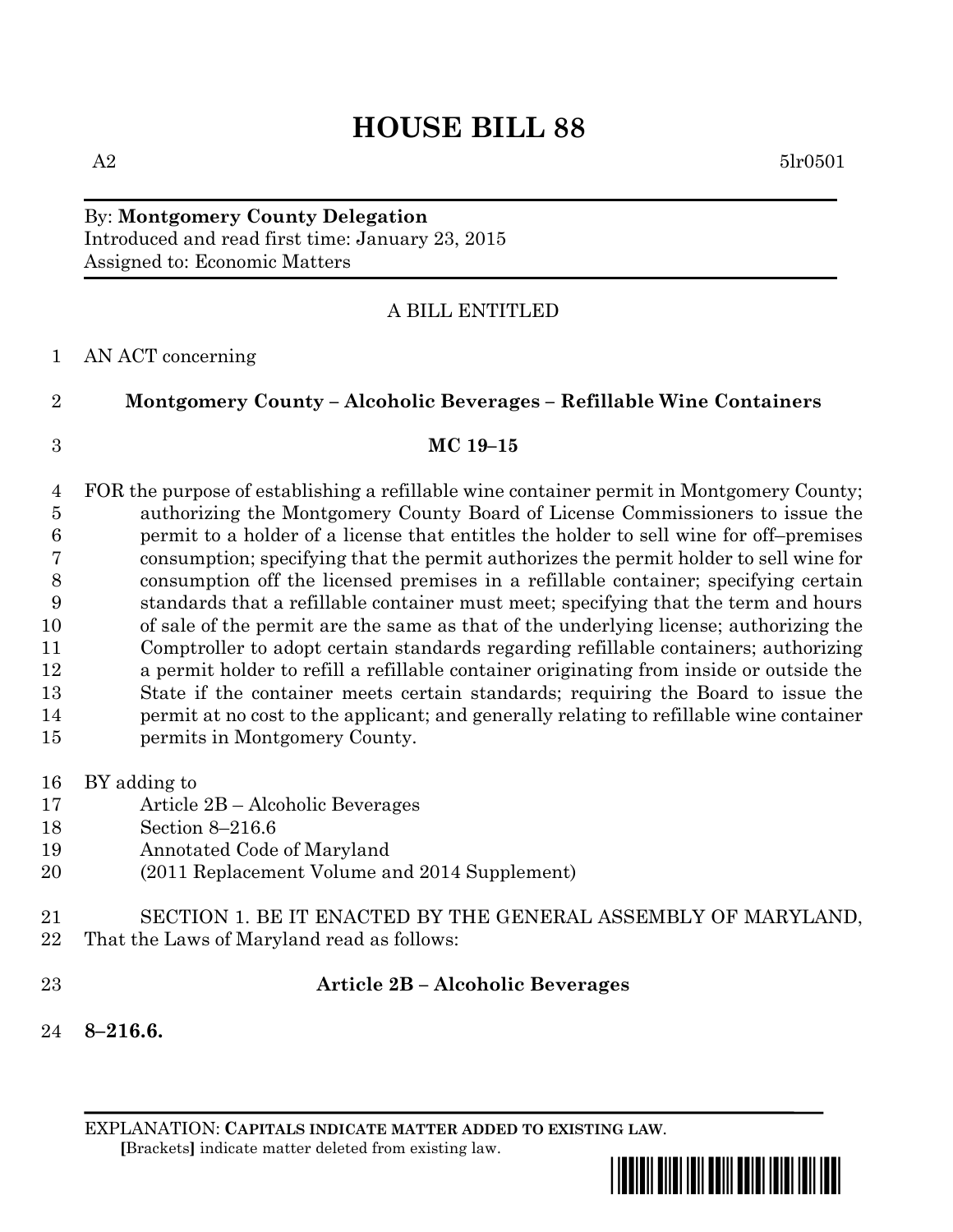| <b>HOUSE BILL 88</b><br>$\overline{2}$ |                                                                                                |                                                                                                                                                                                                    |
|----------------------------------------|------------------------------------------------------------------------------------------------|----------------------------------------------------------------------------------------------------------------------------------------------------------------------------------------------------|
| $\mathbf{1}$                           | (A)                                                                                            | THIS SECTION APPLIES ONLY IN MONTGOMERY COUNTY.                                                                                                                                                    |
| $\overline{2}$                         | (B)                                                                                            | THERE IS A REFILLABLE WINE CONTAINER PERMIT.                                                                                                                                                       |
| 3                                      | (C)                                                                                            | THE BOARD OF LICENSE COMMISSIONERS MAY ISSUE THE PERMIT TO A                                                                                                                                       |
| $\overline{4}$<br>5                    |                                                                                                | HOLDER OF A LICENSE THAT ENTITLES THE HOLDER TO SELL WINE FOR<br>OFF-PREMISES CONSUMPTION.                                                                                                         |
| 6<br>7                                 | (D)                                                                                            | THE PERMIT AUTHORIZES THE PERMIT HOLDER TO SELL WINE FOR<br>CONSUMPTION OFF THE LICENSED PREMISES IN A REFILLABLE CONTAINER.                                                                       |
| 8<br>9                                 | TO BE USED AS A REFILLABLE CONTAINER UNDER THIS SECTION, THE<br>(E)<br><b>CONTAINER SHALL:</b> |                                                                                                                                                                                                    |
| 10<br>11                               | THAN 34 OUNCES;                                                                                | HAVE A CAPACITY OF NOT LESS THAN 17 OUNCES AND NOT MORE<br>(1)                                                                                                                                     |
| 12                                     |                                                                                                | (2)<br>BE SEALABLE;                                                                                                                                                                                |
| 13<br>14                               | <b>CONTAINER;</b>                                                                              | (3)<br>BE BRANDED WITH AN IDENTIFYING MARK OF THE SELLER OF THE                                                                                                                                    |
| 15<br>16                               |                                                                                                | (4)<br>BEAR THE FEDERAL HEALTH WARNING STATEMENT REQUIRED<br>FOR CONTAINERS OF ALCOHOLIC BEVERAGES UNDER 27 C.F.R. 16.21;                                                                          |
| 17                                     |                                                                                                | (5)<br>DISPLAY INSTRUCTIONS FOR CLEANING THE CONTAINER; AND                                                                                                                                        |
| 18<br>19                               |                                                                                                | (6)<br>BEAR A LABEL STATING THAT CLEANING THE CONTAINER IS THE<br>RESPONSIBILITY OF THE CONSUMER.                                                                                                  |
| 20<br>21                               | (F)                                                                                            | (1) THE TERM OF A REFILLABLE CONTAINER PERMIT IS THE SAME AS<br>THAT OF THE UNDERLYING LICENSE.                                                                                                    |
| 22<br>23                               |                                                                                                | (2)<br>THE HOURS OF SALE FOR A REFILLABLE CONTAINER PERMIT ARE<br>THE SAME AS THOSE FOR THE UNDERLYING LICENSE.                                                                                    |
| 24<br>$25\,$<br>26<br>$27\,$           | (G)<br>STATE.                                                                                  | THE COMPTROLLER MAY ADOPT STANDARDS REGARDING<br>(1)<br>CONTAINERS THAT QUALIFY FOR USE UNDER THIS SECTION AS REFILLABLE<br>CONTAINERS FOR WINE, INCLUDING CONTAINERS ORIGINATING FROM OUTSIDE THE |
| 28<br>29                               |                                                                                                | THE HOLDER OF A REFILLABLE CONTAINER PERMIT MAY REFILL<br>(2)<br>A REFILLABLE CONTAINER ORIGINATING FROM INSIDE OR OUTSIDE THE STATE                                                               |